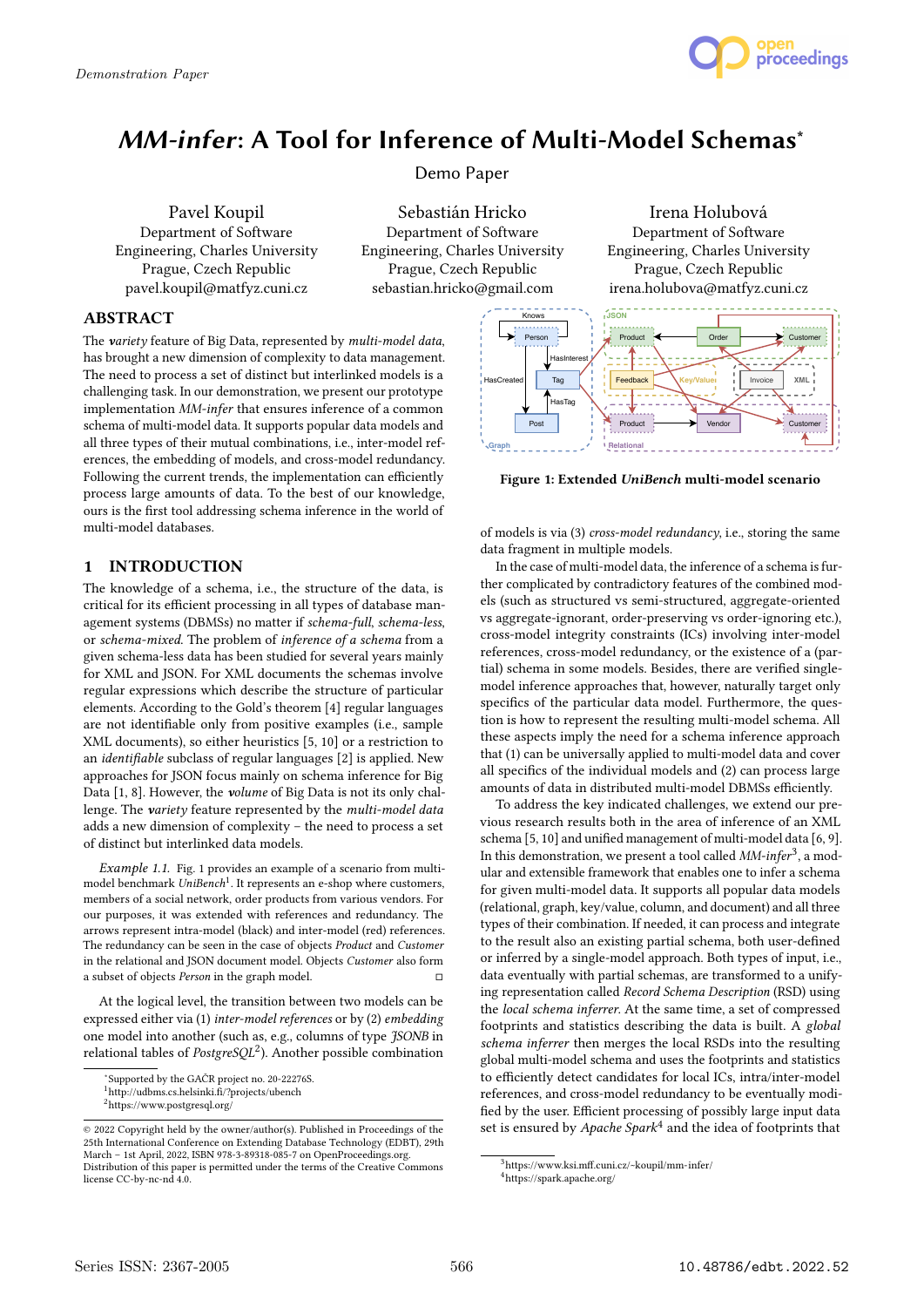enable fast filtering of the information. The resulting multi-model schema is provided in a selected textual or graphical format.

In the remainder of this paper, we introduce the ideas implemented in MM-infer and outline our demonstration.

# 2 MULTI-MODEL SCHEMA INFERENCE

The core problem of schema inference in the multi-model world is how to "grasp" all the input models and their specific features. A naive approach would choose one of the models to represent all the data and use a single-model inference strategy. However, since the models naturally do not have the same features, it would lead to imprecise and unnatural structures. First, in Tab. 1 we provide an overview of the popular models we support, their classification, and especially a unification of model-specific terms.

| Unifying   | Aggregate-ignorant |                | Aggregate-oriented       |                         |                  |
|------------|--------------------|----------------|--------------------------|-------------------------|------------------|
| term       | Relational Graph   |                | Key/value                | Document                | Column           |
| Kind       | Table              | Label / type   | Bucket                   | Collection              | Column<br>family |
| Record     | Tuple              | Node /<br>edge | (key, value)             | Document                | Row              |
| Property   | Attribute          | Property       |                          | Field                   | Column           |
| Domain     | Data<br>type       | Data type      |                          | Data type               | Data type        |
| Value      | Value              | Value          | Value                    | Value                   | Value            |
| Identifier | Key                | Identifier     | Key                      | Identifier              | Row key          |
| Reference  | Foreign<br>key     |                |                          | Reference               |                  |
| Array      |                    | Array          | Array                    | Array                   | Array            |
| Structure  |                    |                | Set / Zset /<br>Hash $/$ | Nested doc. /<br>object | Super<br>column  |
|            |                    |                |                          |                         |                  |

Table 1: Unification of terms in popular models [6]

The logical basic unit for which we infer a schema is a kind. To unify its representation, we introduce the notion of a Record Schema Description (RSD). It enables one to describe a schema of one kind regardless of its model(s). Naturally, it covers also the case of a schema for a single record. In the proposed inference process RSD serves for representation of both types of input (data or schema), intermediate schemas, as well as the resulting multi-model schema. **firstName** lastName birthday<br> **firstName** birthday<br> **firstName** birthday<br> **firstName** birthday<br> *firstName* lastName birthday<br> *firstName* lastName birthday<br> *firstName* lastName birthday<br> *firstName* lastName bir

The RSD has a tree structure, and it describes the structure of a property, a record, or a kind (i.e., a set of records). Its root corresponds to the root property of the respective data model (e.g., the root XML element or the anonymous root of a JSON hierarchy) or an artificial root property encapsulating the properties (e.g., in the relational or graph model). An RSD is recursively defined as a tuple  $rsd = (name, unique, share, id, types, models,$  $children, regexp, ref),$  where:

- *name* is the name of the property extracted from the data (e.g., \_id, person), or it can be anonymous (e.g., in case of items of JSON arrays or an artificial root property).
- $\bullet$  *unique* is the IC specifying uniqueness of values of the property. Its values can be T (true), F (false), or U (unknown) for intermediate steps of the inference process.
- share =  $\frac{\partial c}{\partial l}$  is the number of records in which the property occurs (occ) from all the input records (all). Hence it also bears information about the optionality of a property.
- $\bullet$  *id* is the IC specifying that the property is an identifier. Its values can also be  $T$ ,  $F$ , or  $U$  with the same meaning.<sup>5</sup>
- $\bullet$  types is a set of data types that cover the property. For a simple property it involves simple data types (i.e., String, Integer, ...). For a complex property it involves values

 $5$ Note that for the sake of simplicity the current version of  $MM$ -infer does not support composite identifiers (or references).

Array (i.e., ordered (un)named (not)unique child properties – e.g., child XML elements or items of JSON arrays), Set (i.e., unordered unnamed unique child properties – e.g., items of Set in *Cassandra*<sup>6</sup>), and Map (i.e., unordered named unique child properties – e.g., attributes of a relational table). In the final phase of the inference process the set is reduced to a single resulting datatype.

- models is a (possibly empty) set of models ( $D = document$ ,  $R =$  relational,  $G =$  graph,  $C =$  column,  $K =$  key/value) that involve the property. If the set contains more than one item, it represents cross-model redundancy. If the value of models within a child property changes, it corresponds to embedding one model to another.
- *children* is a (possibly empty) set of recursively defined child properties.
- (Optional)  $regexp$  specifies a regular expression over the set  $children$  (or its subset – e.g., in case of XML elements and attributes, forming together child properties). The respective model does not support a more specific restriction on the order/amount of child properties if not specified.
- $\bullet$  (Optional)  $ref$  specifies that the property references another property. Thanks to the unified representation, we also cover self-references and inter-model references.

Example 2.1. Fig. 2 provides sample RSDs of selected kinds from Fig. 1 in their textual form – one for the relational model (violet) and two for the document model (green and white). In the white case (XML) we can see nonempty  $regexp$  extracted from a DTD.  $\Box$ 

| relational table Customer                                                                                                                                                                                                                                                                                                                                                                                                                                                                                                                                                                                                                                          | RSD based on a single row of table Customer                                                                                                                                                                                                                                                                                                                                                                                                                                                                                                                                                                                                                          |  |  |
|--------------------------------------------------------------------------------------------------------------------------------------------------------------------------------------------------------------------------------------------------------------------------------------------------------------------------------------------------------------------------------------------------------------------------------------------------------------------------------------------------------------------------------------------------------------------------------------------------------------------------------------------------------------------|----------------------------------------------------------------------------------------------------------------------------------------------------------------------------------------------------------------------------------------------------------------------------------------------------------------------------------------------------------------------------------------------------------------------------------------------------------------------------------------------------------------------------------------------------------------------------------------------------------------------------------------------------------------------|--|--|
| firstName<br>birthdav<br>lastName<br>id<br>Maxwell<br>1989-02-23<br>4145<br>Anne                                                                                                                                                                                                                                                                                                                                                                                                                                                                                                                                                                                   | ( _, U, 1/1, U, <b>Map</b> , <b>R</b> , {<br>( birthday, F, 1/1, F, Datetime, R, ε, ε, ε),<br>(firstName, F, 1/1, F, String, R, $\varepsilon$ , $\varepsilon$ , $\varepsilon$ ),<br>( <b>id</b> , Τ, 1/1, Τ, F, <b>Integer</b> , <b>R,</b> ε, ε, ε ),<br>(lastName, F, 1/1, F, String, R, ε, ε, ε)<br>}, ε, ε)                                                                                                                                                                                                                                                                                                                                                       |  |  |
| collection Customer                                                                                                                                                                                                                                                                                                                                                                                                                                                                                                                                                                                                                                                | RSD based on a single document Customer                                                                                                                                                                                                                                                                                                                                                                                                                                                                                                                                                                                                                              |  |  |
| ₹<br><b>id</b> : 4145.<br>firstName: "Anne",<br>lastName: "Maxwell",<br>birthday: "1989-02-23",<br>address:<br>street: "Ke Karlovu 3",<br>city: "Praha 1",<br>zipCode:11000                                                                                                                                                                                                                                                                                                                                                                                                                                                                                        | $($ _, U, 1/1, U, <b>Map</b> , <b>D</b> , $\{$<br>( _ <b>id</b> , T, 1/1, T, <b>Number</b> , <b>D</b> , ε, ε, ε),<br>(address, U, 1/1, U, Map, D, $\{$<br>( city, U, 1/1, U, String, D, ε, ε, ε ),<br>( zipCode, U, 1/1, U, Number, D, ε, ε, ε),<br>( street, U, 1/1, U, String, D, ε, ε, ε)<br>}, ε, ε ),<br>( birthday, U, 1/1, U, String, D, ε, ε, ε),<br>( firstName, U, 1/1, U, String, D, ε, ε, ε ),<br>lastName, U, $1/1$ , U, String, D, $\varepsilon$ , $\varepsilon$ , $\varepsilon$ )<br>}, ε, ε)                                                                                                                                                         |  |  |
| RSD based on a set of documents Invoice                                                                                                                                                                                                                                                                                                                                                                                                                                                                                                                                                                                                                            | <b>Merged RSD Customer</b>                                                                                                                                                                                                                                                                                                                                                                                                                                                                                                                                                                                                                                           |  |  |
| (invoice, U, $1/1$ , U, Map+Array, D, $\{$<br>(creationDate, F, 1/1, F, Datetime,<br>$D, \varepsilon, \varepsilon, \varepsilon$ ).<br>( customerId, F, 1/1, F, Integer, D, ε, ε, ε),<br>(id, T, 1/1, T, Integer, D, ε, ε, ε),<br>(orderId, F, 1/1, F, Integer, D, ε, ε, ε),<br>$(paid, F, 1/1, F, Boolean, D, \varepsilon, \varepsilon)$ ,<br>( totalPrice, F, 1/1, F, Map+Double, D, {<br>(currency, F, $1/1$ , F, String, D, $\varepsilon$ , $\varepsilon$ , $\varepsilon$ )<br>}, ε, ε),<br>(vendorId, F, 1/1, F, Integer, D, $\varepsilon$ , $\varepsilon$ , $\varepsilon$ ),<br>), ((customerId vendorId)+, orderId,<br>creationDate, totalPrice+, paid?), ε) | ( _, U, 1/1, U, <b>Map</b> , <b>D+R</b> , {<br>( _id, T, 1/2, T, Number, D, ε, ε, ε),<br>(address, U, 1/2, U, Map, D, {<br>$($ city, $\cup$ , $1/1$ , $\cup$ , String, $D$ , $\varepsilon$ , $\varepsilon$ , $\varepsilon$ ),<br>(zipCode, U, 1/1, U, Number, D, ε, ε, ε),<br>( street, U, 1/1, U, String, D, ε, ε, ε)<br>}, ε, ε ),<br>(birthday, U, 2/2, U, Datetime+String,<br>$D+R, \varepsilon, \varepsilon, \varepsilon$ ),<br>(firstName, U, 2/2, U, String, D+R, $\varepsilon$ , $\varepsilon$ , $\varepsilon$ ),<br>(id, T, 1/2, T, Integer, R, ε, ε, ε),<br>(lastName, U, 2/2, U, String, D+R, $\varepsilon$ , $\varepsilon$ , $\varepsilon$ )<br>}, ε, ε) |  |  |

Figure 2: An example of RSDs and possible merging

### 2.1 Inference Process

With the unifying representation of all possible types of input data, the inference process can treat all of them in the same way, which simplifies the processing and eases the detection of various cross-model aspects, such as redundancy. In general, the approach was designed in order to support:

- various aspects of the combined models and their specifics known for popular multi-model DBMSs [7] (such as sets / maps / arrays / tuples, (un)ordered properties, etc.),
- local ICs, redundancy, and intra/inter-model references,

<sup>6</sup>https://cassandra.apache.org/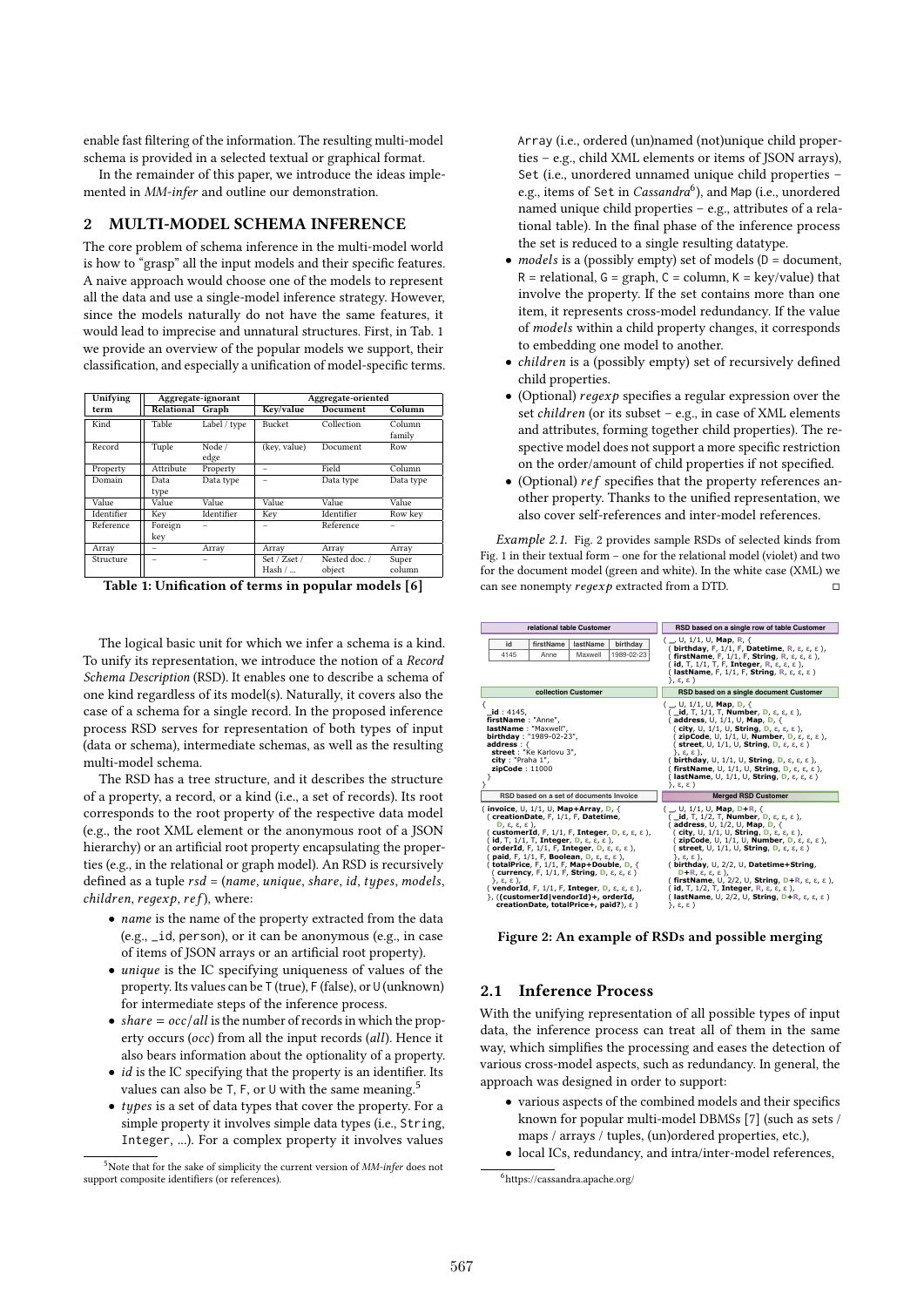- possible, but not compulsory user interaction influencing the result, such as modification of suggested candidates (for ICs, redundancy etc.) or specification of non-detected cases, and
- processing of Big Data, i.e., efficient filtering and parallel processing of input.

The inference process is based on the fact that two RSDs can be merged to describe a common schema of the respective kinds. The input of the process is formed of the following:

- (1) A non-empty set of single/multi-model DBMSs  $\mathcal{D}_1, \mathcal{D}_2, ...$ which together contain a set of kinds  $\kappa_1, \kappa_2, ..., \kappa_N$ . Each kind is associated with its model(s). For each model supported in a particular DBMS  $\mathcal{D}_i$ , we also know whether it is schema-less/full/mixed and whether the order of sibling properties of a kind must be preserved.
- (2) A (possibly empty) set of predefined schemas  $\sigma'_1, \sigma'_2, ..., \sigma'_n$ where  $n \leq N$ , (partially) describing selected kinds.
- (3) A (possibly empty) set of user-specified input information which can be of the following types:
	- (a) Redundancy set of kinds  $R = \{k_1, k_2, ..., k_r\}, r \leq N$ which describe the same part of reality, i.e., they will have a common schema  $\sigma$ . (Note that there is no restriction on the models the kinds in  $R$  can have.)
	- (b) Simple data type assigned to a selected property.
	- (c) Local IC assigned to a selected property. The possible constraints involve identifier, unique, or (not) null.
	- (d) Reference represented by an ordered pair of properties where the first one is the referencing property and the second one is the referenced property.

The inference process consists of the following stages:

- (1) Local Schema Inferrer: For each kind  $\kappa$  we generate its local RSD as follows:
	- (a) If  $\kappa$  has a predefined schema  $\sigma'_{\kappa}$  we transform it into RSD representation.
	- (b) Otherwise, we generate for  $\kappa$  a *basic RSD* using a parallel approach as follows:
		- (i) We generate a trivial RSD for each record of kind  $\kappa$ .
		- (ii) We merge (see Sec 2.1.1) trivial RSDs of  $\kappa$ , and eventually all kinds in its respective redundancy set  $R_{\kappa}$ , to a basic RSD.
- (2) Gathering of Footprints and Statistics: Parallel to the local schema inference, for each kind  $\kappa$  we gather its auxiliary statistics (see Sec. 2.1.2) as follows:
	- (a) Phase Map: We gather statistics for each value of each property  $p_i^k$  of  $\kappa$ .
	- (b) Phase Reduce: We merge all statistics of values of each property  $p_i^{\kappa}$ , resulting in aggregated statistics and footprint of property  $p_i^k$ .
	- (c) Candidate Set: We apply a set of heuristic rules on the merged statistics of each property to produce a set of candidates for redundancy, local ICs, and references.
	- (d) The user can confirm/refute the candidates at this stage or add new ones.
- (3) Global Schema Inferrer: Having a unified RSD representation and confirmed candidates for each input kind  $\kappa$ , we generate the final global RSD as follows:
	- (a) We merge (see Sec 2.1.1) all RSDs related to one kind  $\kappa$ .
	- (b) (Optionally) we check the validity of the eventual newly detected candidates. Either the user can refute or confirm them, or MM-infer can perform a full check.

(4) We transform the resulting set of RSDs and respective ICs to the user-required output (e.g., UML, JSON Schema etc.).

2.1.1 Merging of RSDs. Generation of a basic (local) RSD consists of generating an RSD for each record and their merging into a common schema. When creating the resulting RSD for each kind, this merging is also used at the global (multi-model) level, knowing the whole data set. We check whether merging is possible, merge the information, and modify the regular expression describing the data.

Having two RSDs  $rsd_1 = (name_1, unique_1, share_1 = occ_1/all_1,$  $id_1$ , types<sub>1</sub>, models<sub>1</sub>, children<sub>1</sub>, regexp1, ref<sub>1</sub>) and rsd<sub>2</sub> = (name<sub>2</sub>,  $unique_2, share_2 = occ_2/all_2, id_2, types_2, models_2, children_2, regexp_2,$  $ref_2$ ), the merging process creates the resulting RSD  $rsd = (name,$ unique, share =  $\frac{1}{\text{occ}}$  / all, id, types, models, children, regexp, ref) as follows:

- If  $name_1$  <>  $name_2$ , it has to be resolved by the user/default settings. Otherwise,  $name = name_1$ .
- unique =  $min(unique_1, unique_2)$ , where  $F < U < T$
- $occ = occ_1 + occ_2$  and  $all = all_1 + all_2$
- $id = min(id_1, id_2)$ , where  $F < U < T$
- $types = types_1 \cup types_2$ , whereas if there appear two types  $t_1, t_2 \in types$ , s.t.  $t_1 \subset t_2$ , then  $t_1$  is removed from types.
- models =  $models_1 \cup models_2$
- *children* = *children*<sub>1</sub>  $\cup$  *children*<sub>2</sub>, whereas the child properties with the same name are recursively merged too.
- regexp is a result of merging of regular expressions regexp and  $regexp<sub>2</sub>$  using a verified strategy [5].
- If  $ref_1 == ref_2$ , then  $ref = ref_1$ . Otherwise, it has to be resolved by the user/default settings.

Example 2.2. In Fig. 2 bottom right, an example of merging an RSD of a relational table (violet) and an RSD of a document (green) is provided. We can see cross-model redundancy of the two models (denoted by D+R for the root property), properties that are a part of only one of the models (R for property id or D for properties address and \_id), and a union type (Datetime + String for property birthday).  $\square$ 

2.1.2 Efficient Data Processing. The second challenge we face is the possible extensive size of data. For this purpose, we exploit parallel processing for inference of the structure of the data (utilizing the Apache Spark), i.e., extraction and merging of RSDs. And we apply heuristics that enable us to speed up the detection process of non-structural information. In particular, to detect local ICs (e.g., uniqueness or nullability), references, or redundancy, we would need to check the active domains of all properties and their combinations. For optimization of this process, during the necessary parsing of the input data, we gather (1) basic statistics (e.g., minimum, maximum, average, etc.) and (2) footprints of active domains stored using the Bloom filter [3].

The basic statistics enable to quickly filter, e.g., non-overlapping sets of the value of referencing and referenced properties. After the filtering using basic statistics, we perform filtering using the footprints. In general, the Bloom filter enables to bear smaller information about the active domains of properties to be compared but at the cost of possible false positives. Using this approach, we efficiently generate a small set of candidates for redundancy, references, and local ICs. Then, either the user can confirm or refute them, or a full scan and checking of all values (but just for the particular candidates) can be performed.